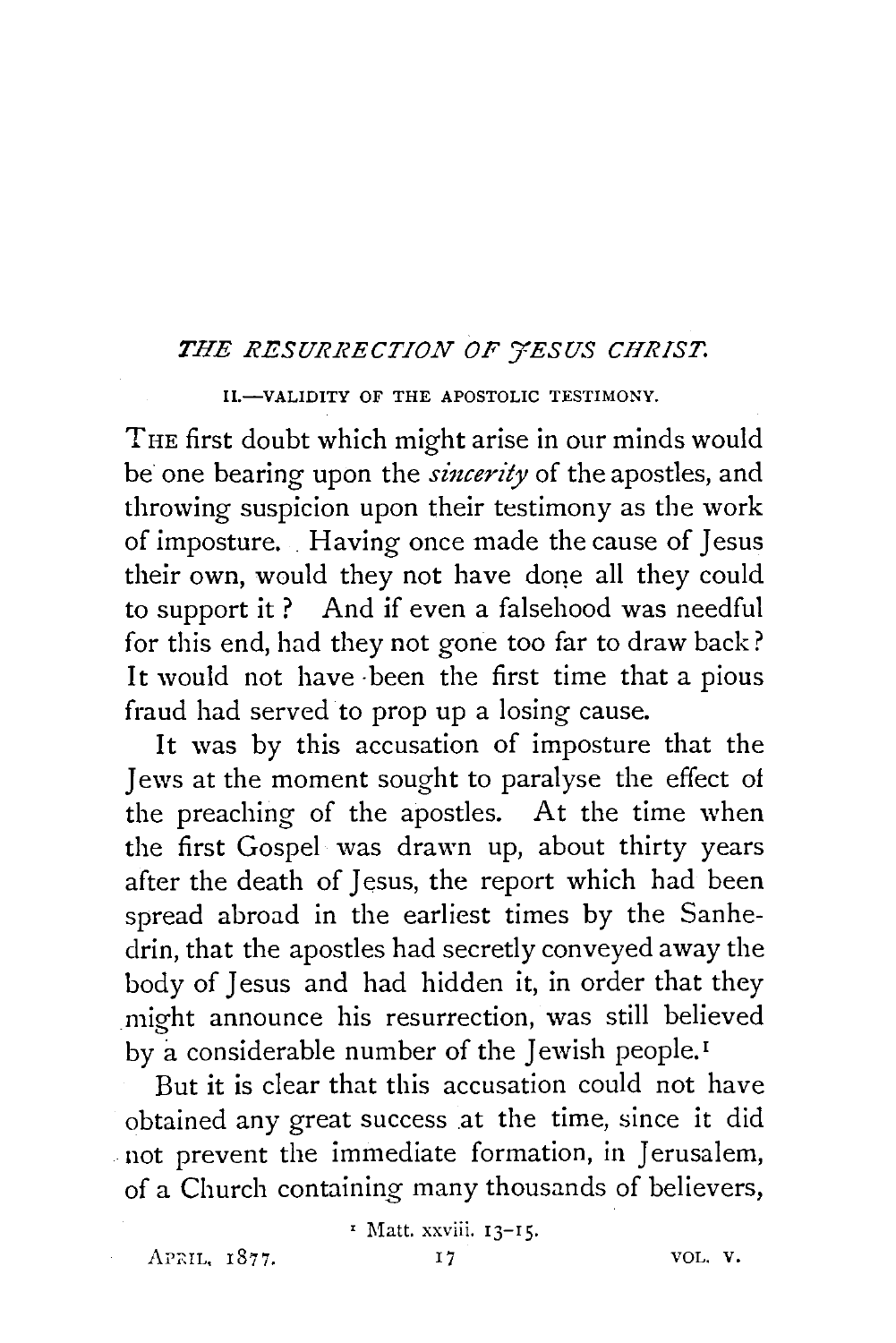nor its extension throughout Palestine, and even among the heathen; so that twenty-five years only after the death of Jesus, St. Paul was writing letters addressed to Christian Churches, very numerous and very full of life, scattered through Asia Minor, Greece, and Italy. The Epistle to the Romans, written in the winter of A.D. 58-9, presupposes the foundation of the Church as already accomplished in the capital of the world. The great persecution which raged in A.D. 64-thirty years after the death of Jesus, against the Christians in Rome, and of which the heathen historian Tacitus has preserved for us the frightful picture-would of itself prove the rapidity and the power with which the preaching of the Risen One had overspread the world, and the belief which it had everywhere gained.

We thus ascertain by the help of an undeniable fact that the charge of insincerity made by the Jews against the apostolic testimony missed its aim, and produced no effect upon the minds of impartial persons all over the world. Why was this? Because the human conscience possesses the instinct of true morality, and in virtue of this instinct it has never felt itself able to attach the epithet of false witnesses to the persons of the apostles of Jesus Christ.

These men were pronounced by the judgment of their contemporaries upright, loyal, even hciy men; and the verdict passed upon them by the conscience of their contemporaries who were personally acquainted with them is still confirmed by the conscience of the present age as the result of the study of their writings. Let any one read a few lines of the Epistle of James, er of the First Epistle of Peter.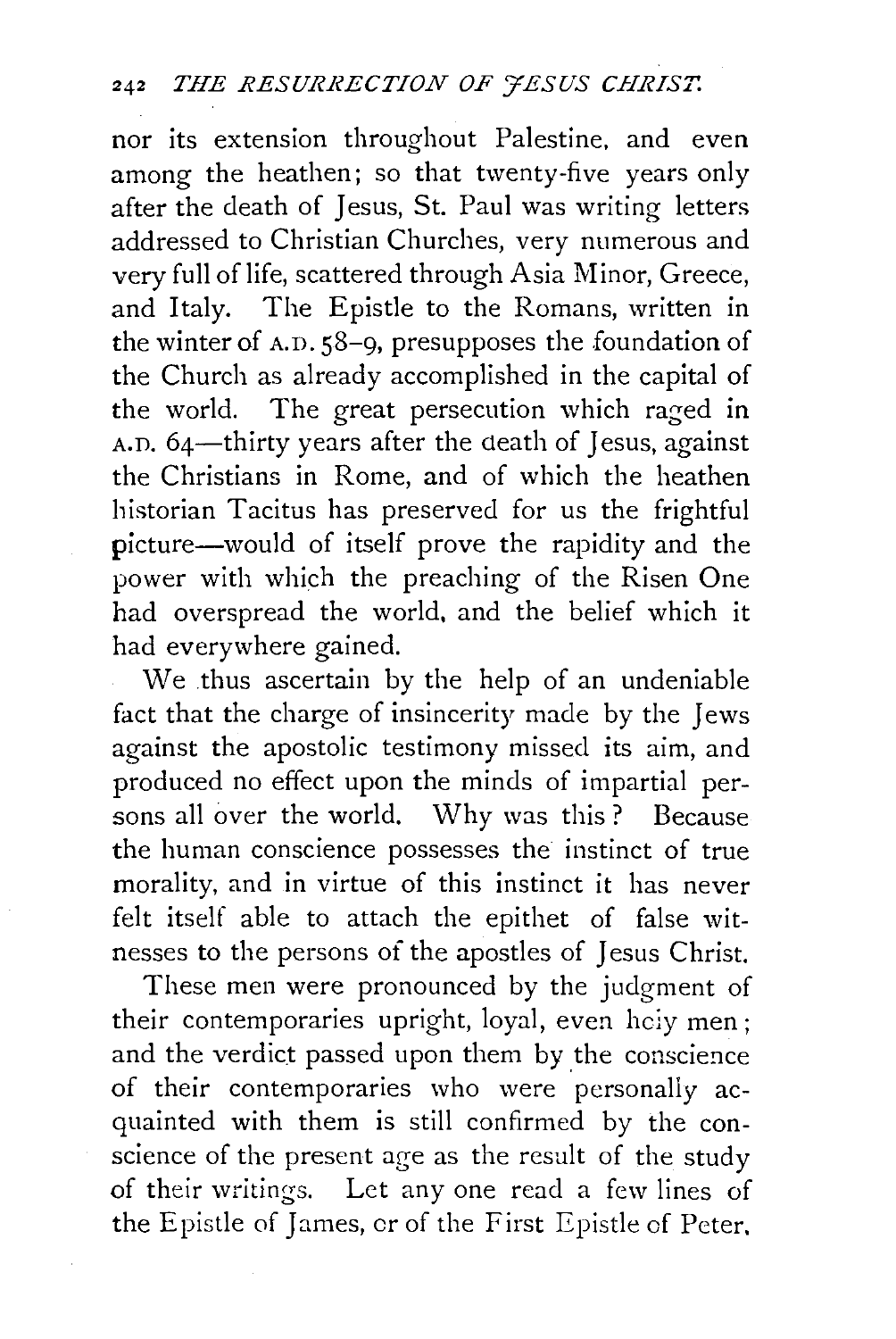and he will feel himself in a region of truth and holiness which excludes imposture.

This remark applies even more evidently to St. Paul. It cannot be said of him that he was prejudiced by his antecedents ; or if he was so, it would have been in a direction exactly opposed to the gospel. To preach the Resurrection was, for him, to give the lie to the whole of his past career in his life as a Pharisee. By receiving baptism in the name of Jesus, he sacrificed all the hopes of honour, power, and wealth which he might have founded upon his great capacities and upon the influence which he had already acquired, although still so young, amongst his own people. Now, how is it possible to doubt the sincerity of a man who prefers to a future the most brilliant, the life of a simple artizan, gaining his daily living by the work of his own hands, exposed to every privation, an object of fiercest hatred to those who had before been his admirers !

We have some words written by this man at the very moment at which he was preparing himself for execution. " The time of my departure is at hand. I have fought a good fight, I have finished my course, I have kept the faith: henceforth there is laid up for me a crown of righteousness, which the Lord, the righteous judge, shall give me at that day : and not to me only, but unto all them also that love his appearing." 1 Reading such words as these, the conscience of mankind will always affirm that the writer of them was, at all events, an honest man.

Moreover, the victorious energy with which Paul and the Twelve founded the Church, and which they

 $2$  Tim. iv.  $6-8$ .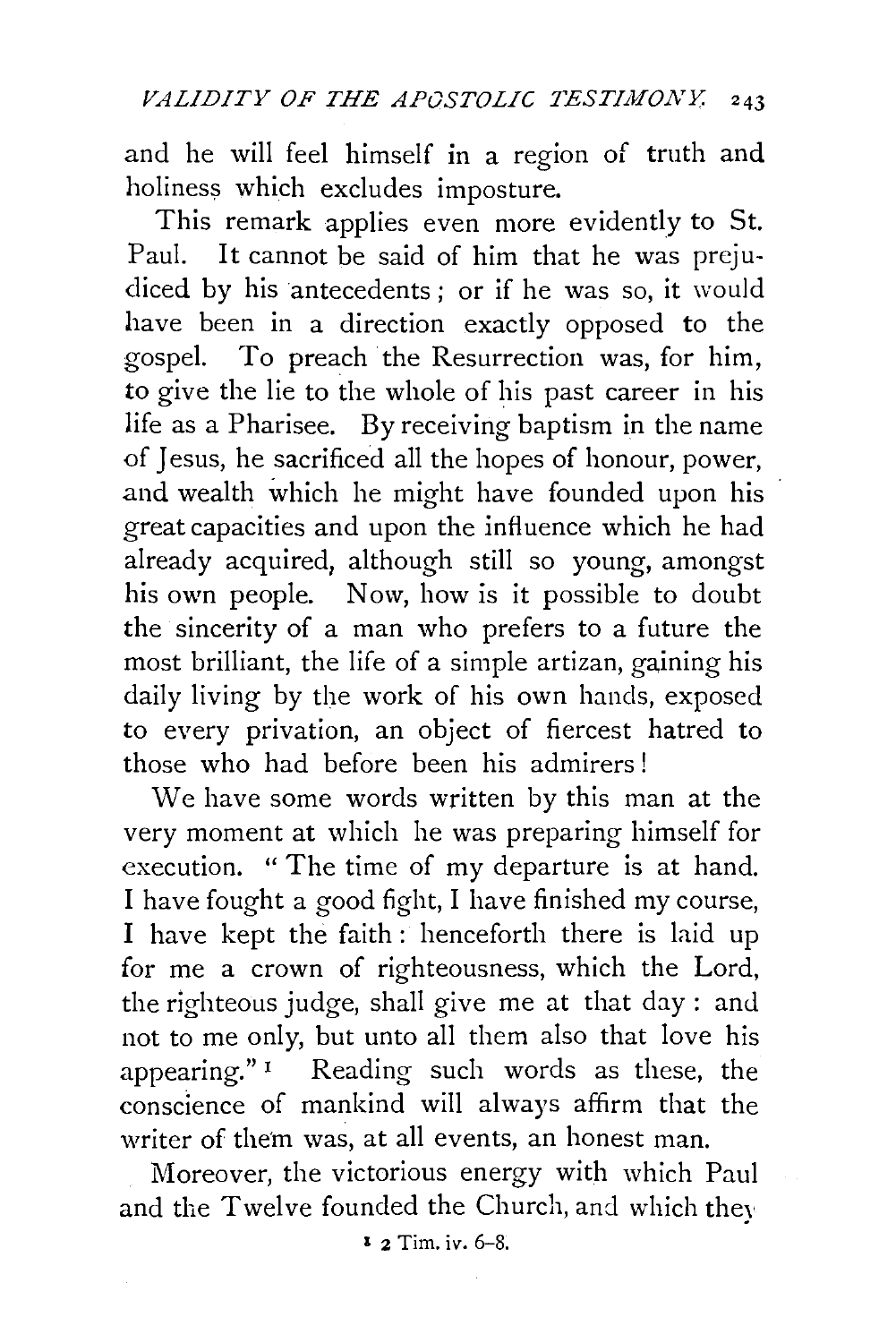succeeded in infusing into her, would not be conceivable in men who had to carry with them the heavy weight of remorse, the overwhelming consciousness that they were false witnesses.

The view for which I am here pleading is so evidently true, that the most advanced modern scepticism no longer disputes it. Strauss and Baur, those two *corypluei* of the present unbelief, both reject as morally impossible the idea of imposture on the part of the apostles. " History,"· says Baur, "must hold to this fact, that, according to the belief of the disciples, the resurrection of Jesus Christ was a certain truth which could not be shaken. It is only in this faith that Christianity has found a solid basis for the whole of its historic development." <sup>1</sup> " The historian," says Strauss, "must acknowledge that the disciples firmly believed that Jesus had risen again." 2 And again: ''That the Apostle Paul had heard from Peter, from James, and others, that Jesus had appeared to them, and that they all, as well as the five hundred brethren, were fully convinced that they had seen Jesus living who had been dead, is a fact which we will not dispute." 3

Anything of which Strauss feels himself unable to question the truth, must rest upon a solid basis indeed.

The suspicion of imposture having been set aside, a second hypothesis presents itself, of which some modern critics have made themselves the advocates.4 Might not that which the apostles took for a resur-

4 Schleiermacher.

<sup>&</sup>lt;sup>1</sup> *Drei ersten Jahrhunderte*. Second Edition, pp. 39, 40. <sup>2</sup> *Leben 'Jesu*, 1864, p. 289. 3 Ibid. p. 290.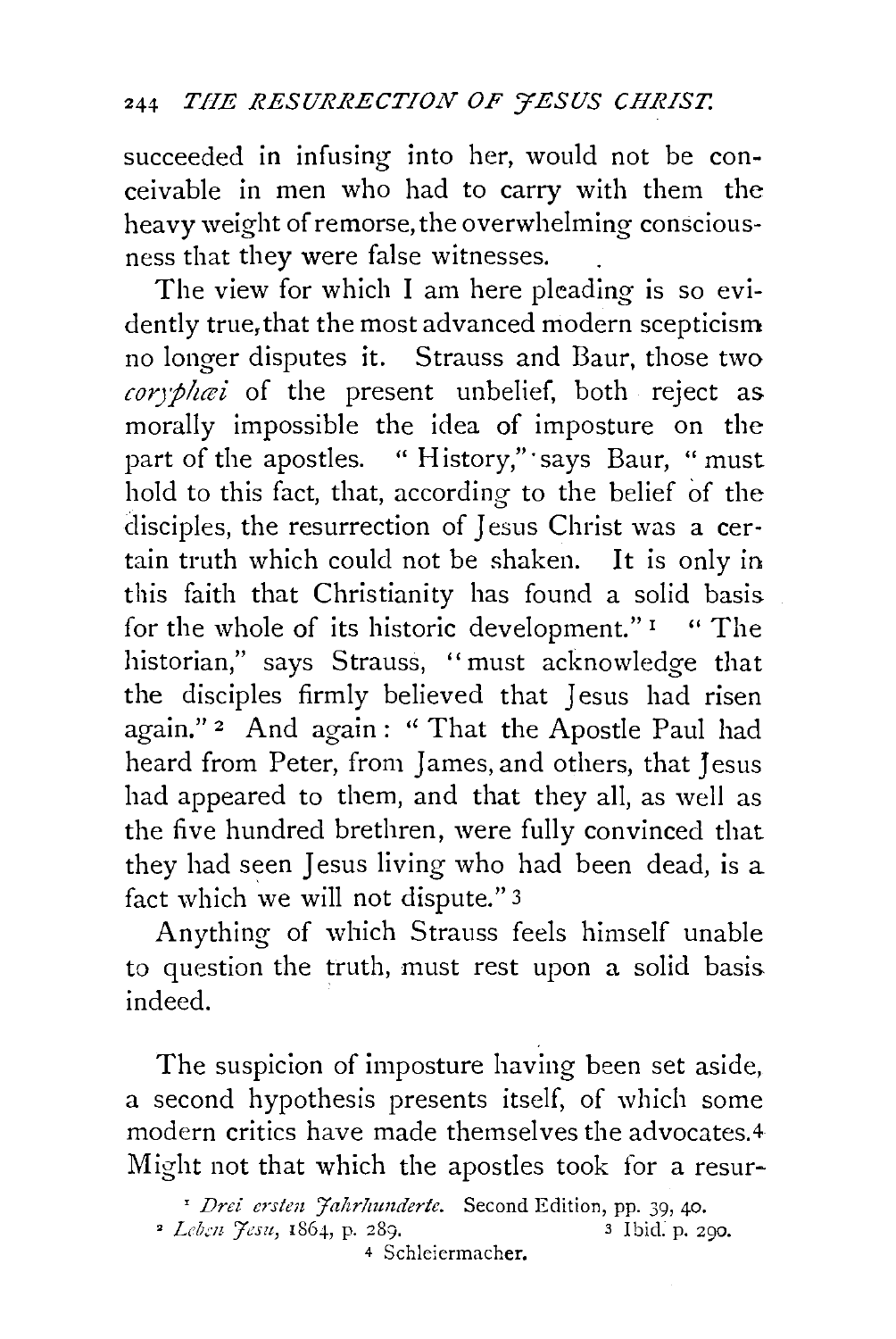rcction have been simply a reawakening after a prolonged fainting fit, a merely natural recovery on emerging from a state of trance? Jesus had only hung for six hours on the cross. Now, generally speaking, from two to three days elapsed before the criminal condemned to this kind of death finally expired. Believing Jesus to be dead, the soldiers had not broken his legs, as they had those of the two malefactors, and He had only fainted. He was laid, for dead, in the grave, where the freshness of the sepulchre combined with the reviving action of the spices with which He had been embalmed soon brought Him to Himself, and gave Him strength to reappear on the third day in the midst of his followers.

Let us first call to mind a fact which may throw some light upon the one now before us. The Jewish historian, Josephus, one day, during the siege of Jerusalem, received from the Roman general, Titus, whose prisoner of war he was, the command to act as guide to a *reconnaissance*. On his way, he saw by the roadside some of his unhappy fellow-countrymen whom the Romans had taken prisoner and crucified. Returning to the camp, he begged of Titus an order of release for three of them whom he had recognized. This favour was granted to him. Notwithstanding the most careful medical attendance, two of them soon succumbed; a method of treatment, followed for some time, saved the life of the third. We may see, by this instance, that even after having escaped that horrible death, it was no easy matter to recover life and the use of the vital powers.

Jesus, before his crucifixion, had already suffered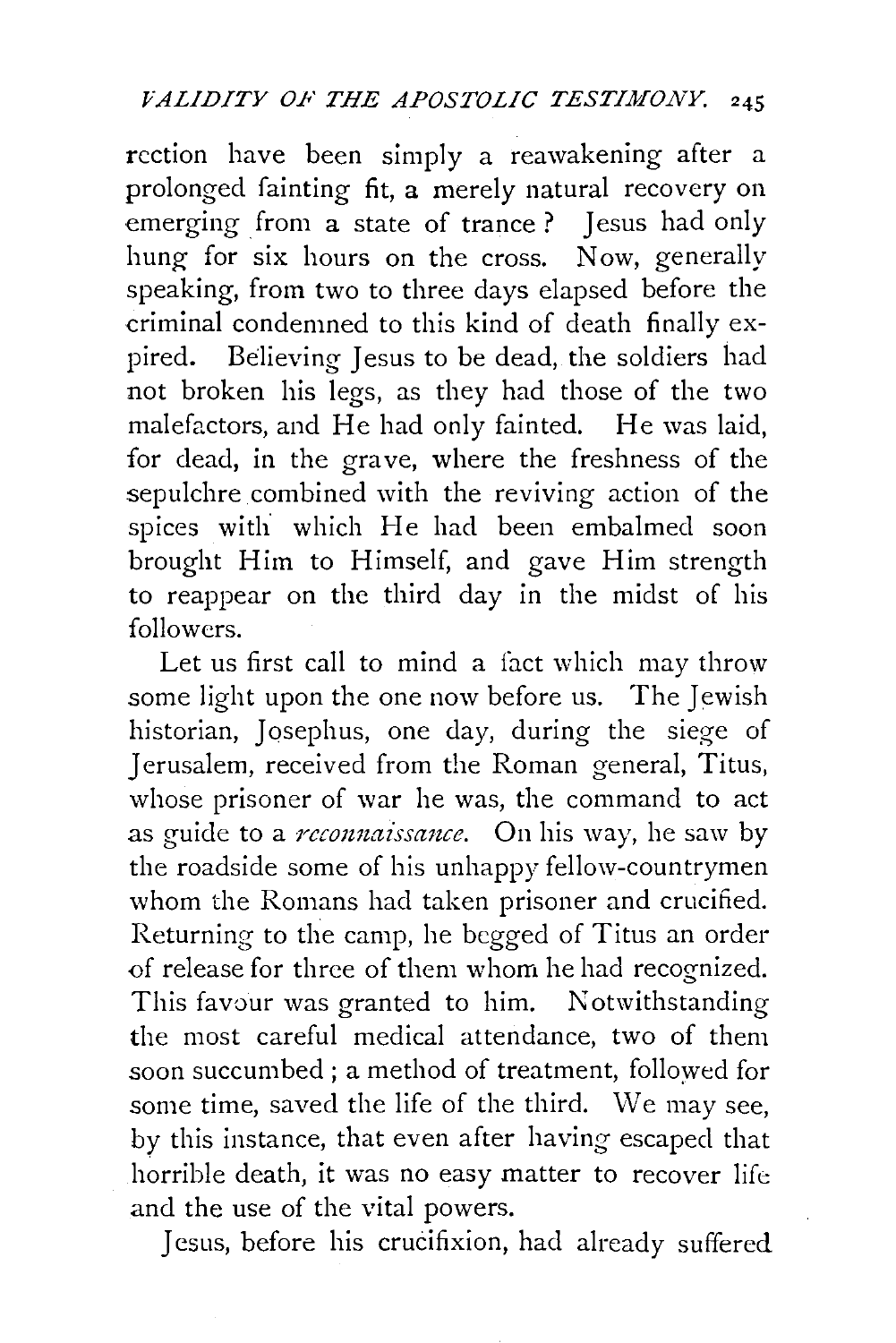much both in mind and body. He had passed through death by anticipation in Gethsemane. He had undergone the terrible suffering of the Roman flagellation, which left deep furrows in the back of the victim, and which was reckoned nearly equal to capital punishment. Then his feet and hands had been pierced with nails. strength which could still have been left to Him had been exhausted by the six hours of that fearful torture which He had already endured. Parched with thirst and wholly exhausted, He had at last uttered the supreme cry recorded by our Evangelists. A Roman soldier had, besides, driven a lance into his heart. Without food or drink, without surgical attendance or help of any kind, He had passed a day and two nights in the mortuary cave. And behold Him, on the morning of the third day, reappearing suddenly, alive and radiant! On the feet which but two days before had been pierced through and through, He walks without difficulty a distance of two leagues-from Jerusalem to Emmaus. He is so active, that during the meal He suddenly disappears from the sight of his two fellow-travellers; and by the time they return to the capital to announce the good news to the apostles, they meet Him there again! He has preceded them. With the suddenness which characterizes all his movements, He presents Himself all at once in the room where his disciples are assembled. Would these be the ways of a man who had just been taken down half dead from the cross, and been buried in a state of complete exhaustion ? No; either the story is a fiction,—and then what becomes of the honesty, already recog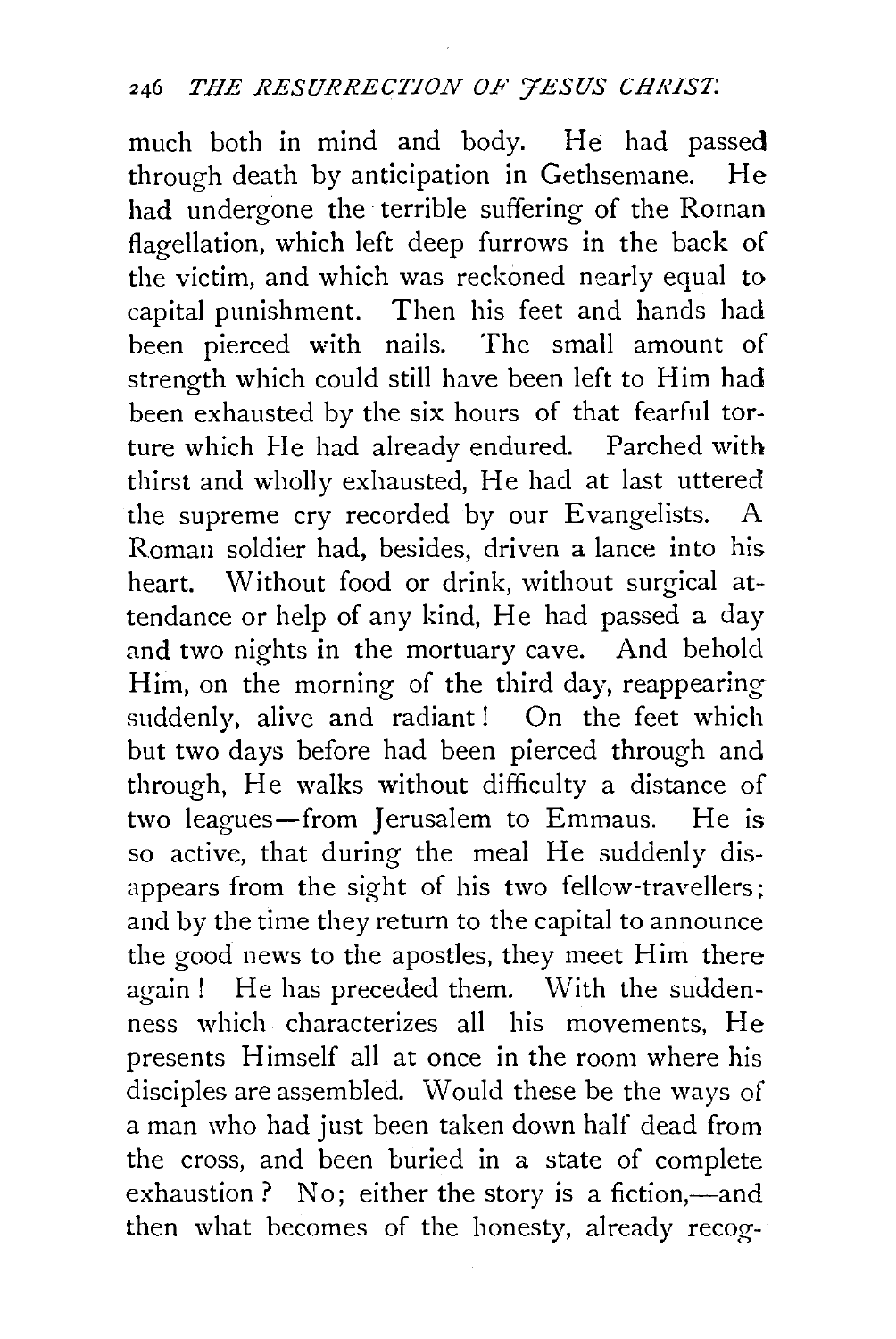nized, of those who reported it? or else it is true, and the return of Jesus to life is more than a mere convalescence. Here, once more, Strauss has done homage to truth. "Is it possible that a man half dead, who had dragged himself in languor and exhaustion out of his grave, whose wounds required careful and prolonged attention, should have left upon the minds of his disciples the impression of the Conqueror of death and the grave, the Prince of life-an impression which is nevertheless the source of all their subsequent activity? Such a return to life would only have served to weaken the impression which Jesus had previously made upon them in his life and in his death, and could never have changed their grief into enthusiasm, and exalted their admiration into adoration." 1

Lastly, how could Jesus have ended a life so recovered? Withdrawing Himself from the notice of his apostles, He must have retired silently into some remote spot; and while He was dying gradually, like any other man, from sickness or old age, allowed them to publish to the world the story of his resurrection and glorious ascension! What could we think of conduct such as this ? If the suspicion of imposture has been shewn to be inadmissible for the servants, is it not still more so for the Master ?

That the testimony of the apostles presupposes in them a real conviction, is acknowledged even by our adversaries. That this conviction could not have been produced by the sight of a man creeping half dead cut of his tomb, is also a point gained and con-

<sup>*r</sup> Leben Jesu*, 1864, p. 298.</sup>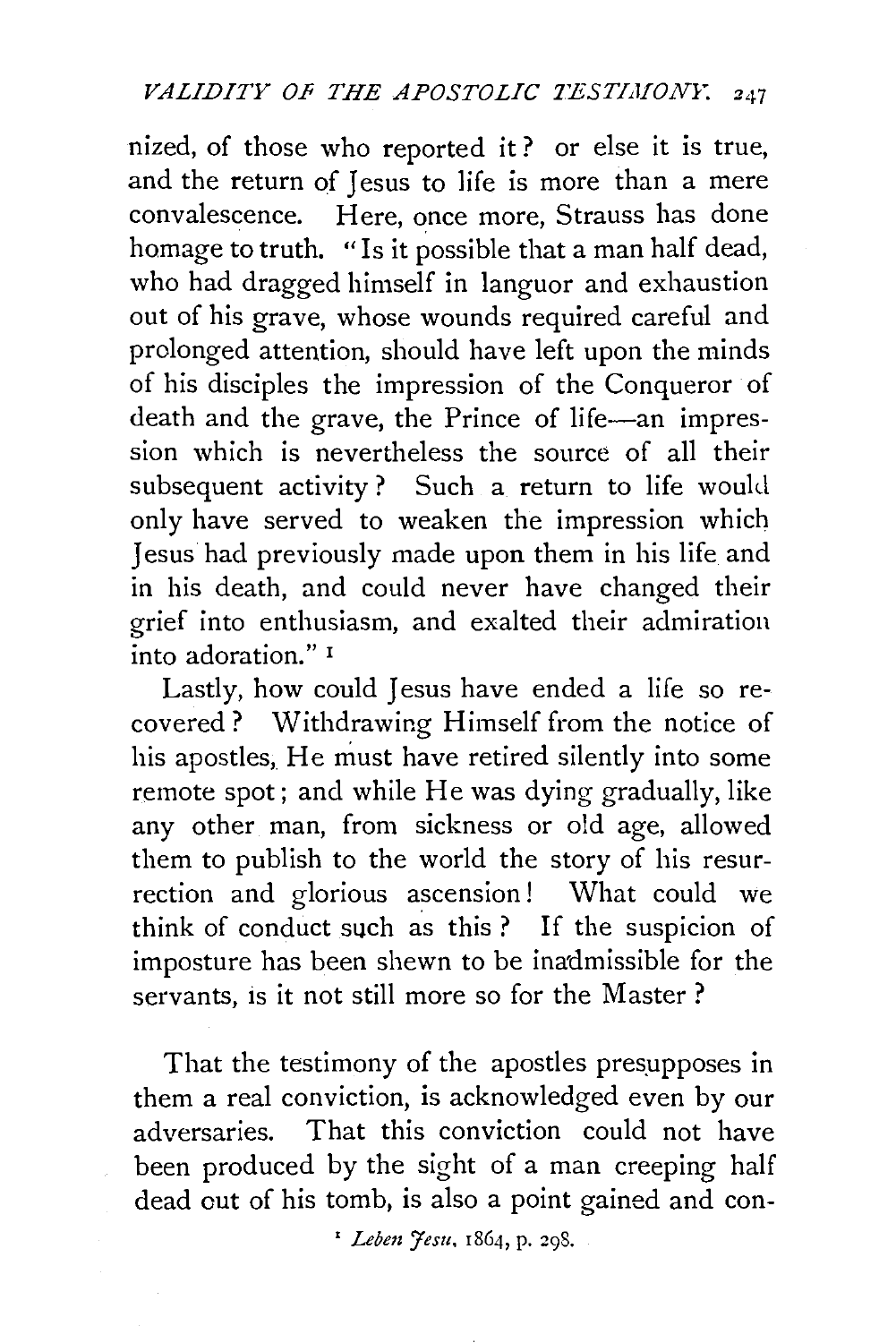ceded. How then, we ask once more, are we to explain the triumphant faith of the apostles in the resurrection of Jesus, without admitting the fact of the .Resurrection itself? There is but one expedient left for unbelief-the third and last-that of asserting that the appearances of the risen Jesus were only internal visions, resulting from the excited state of mind of the disciples. It is into this explanation that modern unbelief has generally settled down, and it is developed as follows.

Mary Magdalene, first, thought she saw near the sepulchre Jesus risen. It was but a hallucination, an after-effect of the mental derangement from which Jesus had once cured her. This morbid state of mind propagated itself amongst the first disciples and took the form of an epidemic, especially when the apostles, on their return to Galilee where they had lived with their Master, came, at every step, upon places and objects which awoke in them memories so dear to their hearts. From this moment they thought they saw Jesus everywhere: on the sea-shore, on the road, on the mountain-top-everywhere this image haunted them. It was, then, in good faith that they believed their Master to be risen. again, whilst these appearances were really only the reflection of their own preoccupied state of mind. This was the case also with the appearance of the Lord to Paul on the way to Damascus. Paul believed he saw and heard, but in reality he only saw and heard what was passing within himself.

Let us test this third explanation, as we have done the others, by the facts--I mean the facts granted even by our adversaries.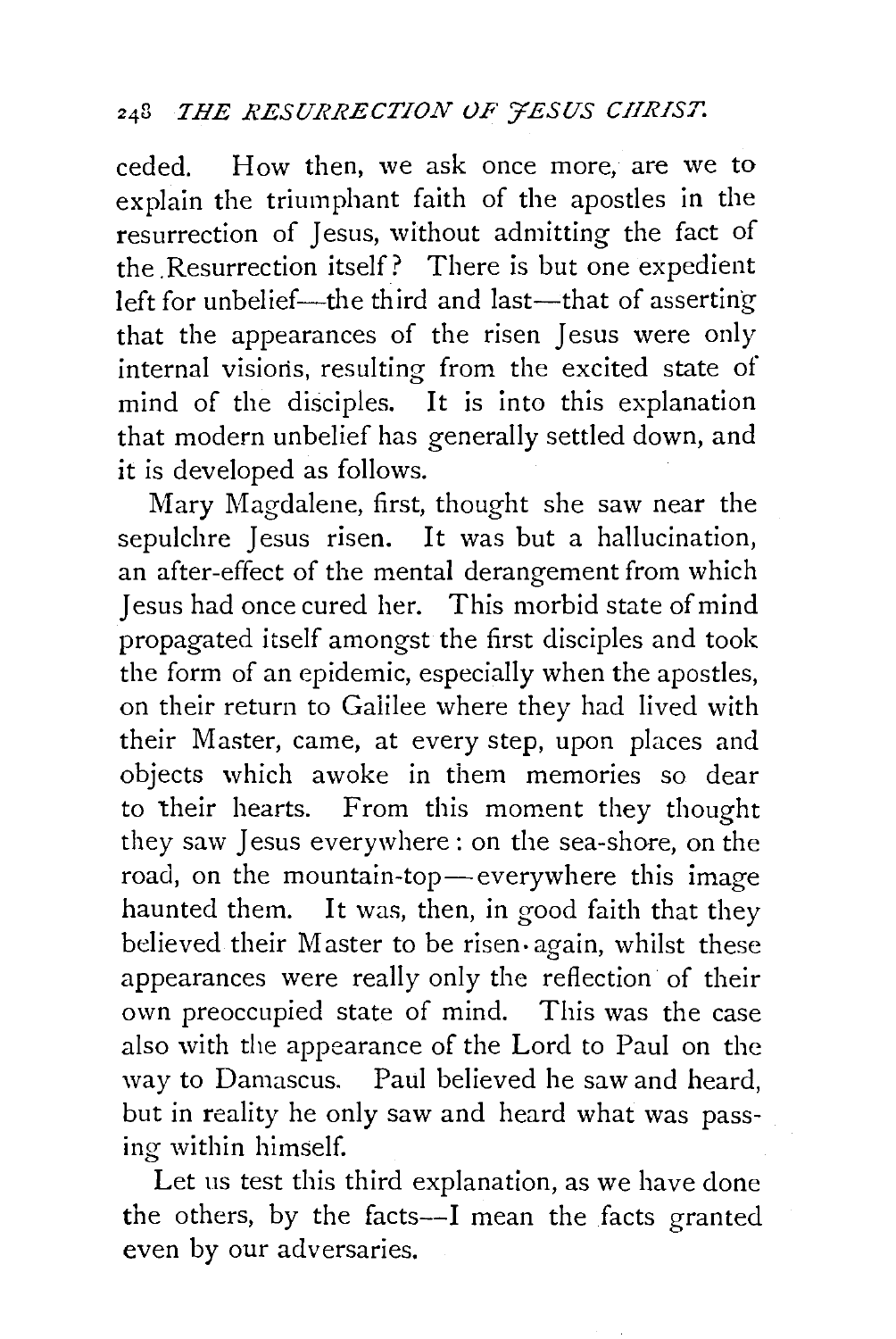1. This explanation might appear admissible if, in the narratives of the appearances of Jesus, the apostles had spoken of contemplating a celestial figure hovering between heaven and earth. But they heard discourses, reproofs, commands, promises, proceed from the lips of Him whom they thought they saw. He said to them: "0 slow of heart to believe!" again, "Go, and teach all nations;" again, " Tarry ye in Jerusalem until ye shall be endued with power from on high." Not only did He speak to them, but He ate and drank with them, and that in order to prove to them that He was neither a mere phantom nor a dream of their imagination.

Does not all this surpass the utmost possible limits of hallucination? There remains, then, only the expedient of charging the narratives with falsehood. But in that case, what becomes of the good faith of those who have filled the mind of the Church with these fictions ?

2. Hallucinations, whether of sight or hearing, are a phenomenon of disease, a symptom of some grave physical or moral morbid affection-the prelude of a nervous fever for instance, or of a state of insanity. But we meet with nothing of that nature in the subsequent life of the apostles. St. Paul speaks indeed of a *thorn in the flesh*, of some suffering, the pressure of which was painful to him. But none the less does he for the space of thirty years carry on in the whole world the work of his most valiant ministry, labouring in the night to earn his living, and in the daytime to win souls for Christ, until the sword of the Roman emperor cut the thread of his life on his way from Rome to Ostia. In vain do we look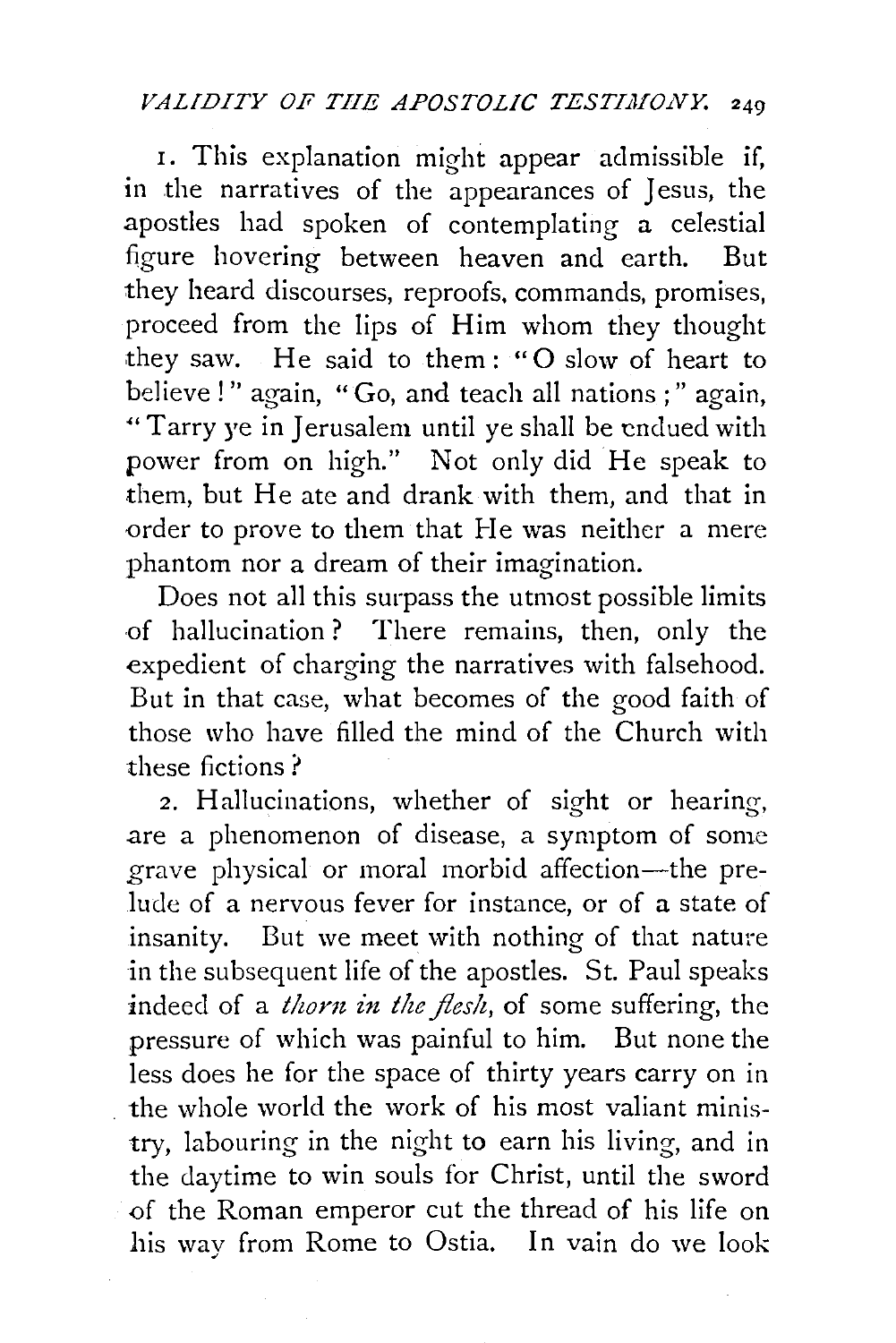## 250 *THE RESURRECTION* OF *YESUS CHRIST.*

for that nervous fever which the hallucination at Damascus had led us to expect. And as to madness. read his Epistles! It were much to be wished that there were many men of sound mind who could reason with so close a logic, so well-balanced a judgment. Moreover, Paul was not the only one who saw and! heard something on the road to Damascus. According to the two narratives contained in the Acts, Paul's companions did not understand the words of Him who communed with him, but they heard a voice: neither did they see the face of Him who was. speaking, but they were struck down with an extraordinary light.<sup> $I$ </sup> Call this story a falsehood-we understand you; but then we find ourselves brought back, over and over again, to the hypothesis of imposture, from which we thought we had effected our escape.

The career of St. Peter and of the other apostles lasted from thirty to fifty years, without, so far as. we know, their state of sanity having been open to question. At the time of their death there existed already, spread throughout the world, a Church of about half a million believers, the fruit of their labours. With respect to Peter in particular, we know that he suffered martyrdom in Rome, during the persecution of Nero, about the year A.D. 64, after thirty years of labour. Such a ministry is certainly a sufficient certificate of sanity. But, besides, we still possess his principal Epistle, written shortly before his death; it is to be found in our New Testament. Nothing could be written more calmly and soberly.

3· But suppose we admit that the appearances of

 $<sup>I</sup>$  Acts ix. 7 ; cf. xxii. 0.</sup>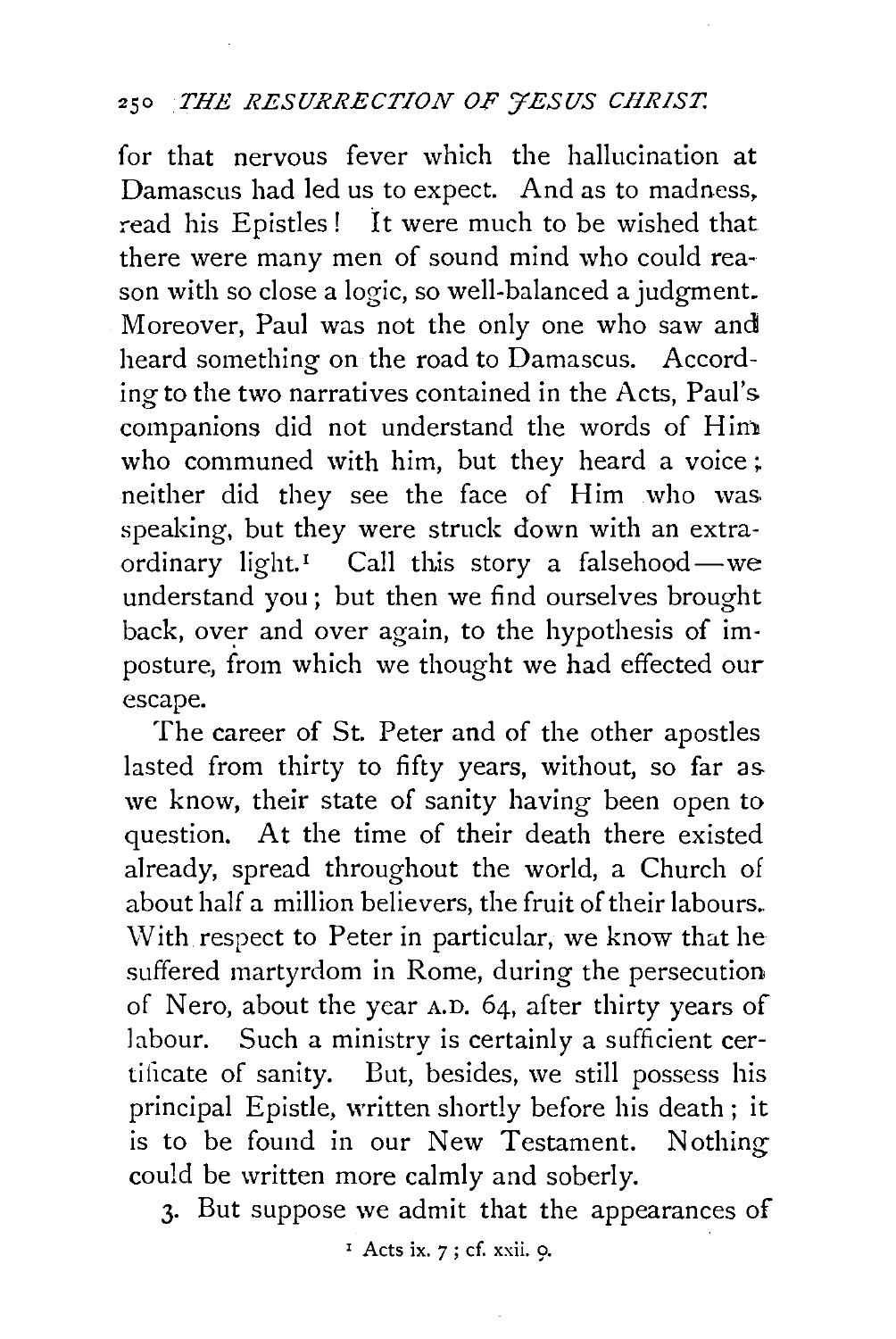Jesus were the result of a hallucination of sight or of hearing in one, two, or even three of the persons who affirm that they saw Him after He was risen. This moral phenomenon, strange as it is in itself, is far from being sufficient to account for the facts. Having once admitted it in the case of Mary Magdalene, St. Peter, and St. Paul, we must do so also with regard to James, and to the two disciples at Emmaus; although it is difficult to reconcile a walk together and a conversation of two hours with such an explanation. This hypothesis of hallucination must also be extended to the Twelve, including the sceptical Thomas, who believed he saw, heard, and even touched Him, when there was in reality nothing there ! Grant all this, if desired. But the five hundred! Five hundred persons under a hallucination at the same moment! Five hundred persons who all thought they saw somebody who was not really there, and heard his words and received his farewell! Every physician would do well to make a note of this fact, without doubt unique in the annals of science.

4· When a man under hallucination thinks he sees and hears things which are really only passing in his own brain, these illusions are in the direction of his favourite ideas ; they are the reflection of the fears or desires with which his mind is preoccupied. Now this psychological condition is wanting in the case before us. The disciples had no hope, no idea of seeing that inanimate body which had been laid in the grave reappear. They charge with madness the women who first come to tell them of a resurrection. These women themselves, as they went to the sepulchre,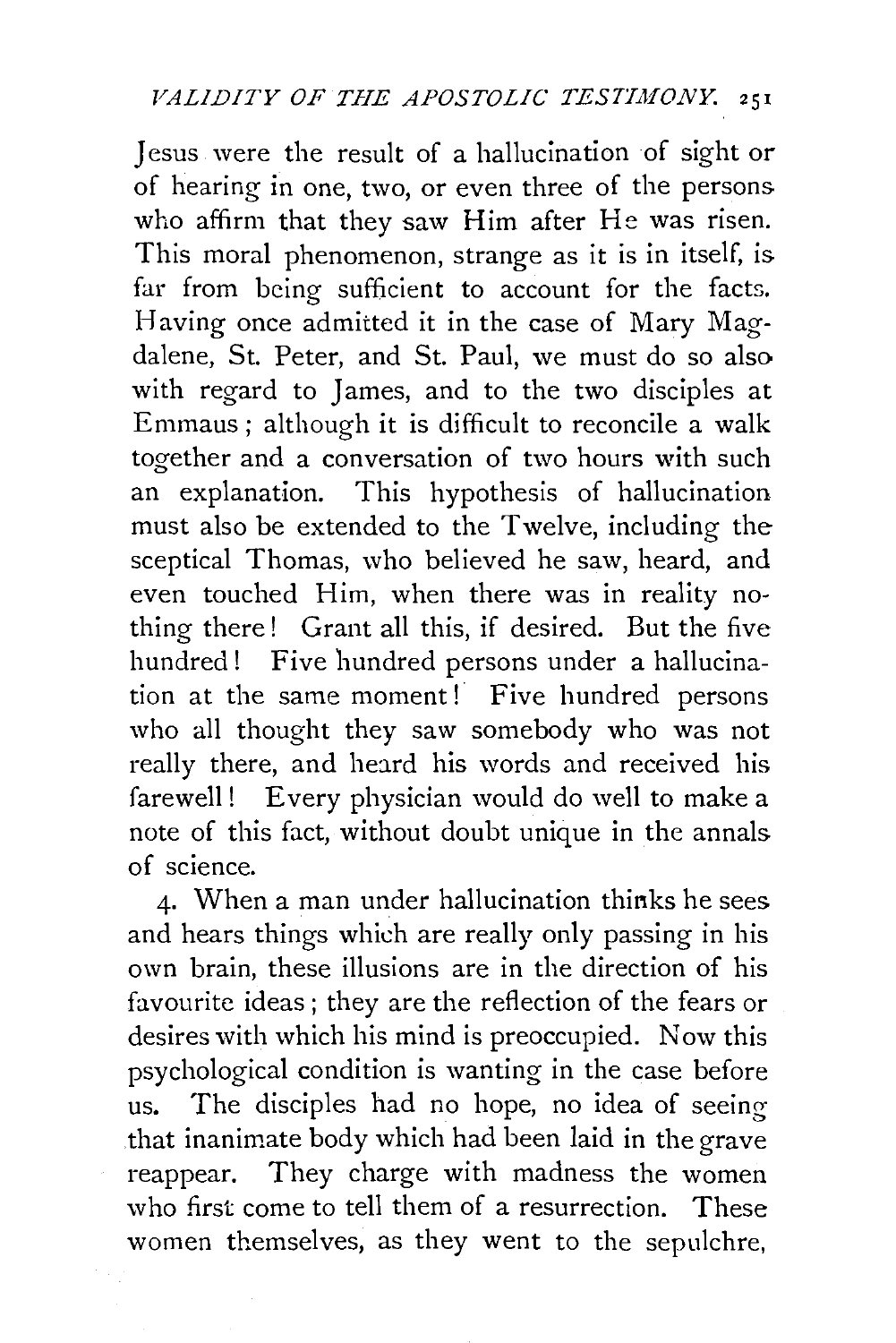were so far from entertaining any such thought, that they brought with them spices for the purpose of embalming the Lord's body. That was specially the object of the expedition of Mary Magdalene to the sepulchre early in the morning.<sup> $I$ </sup> It is easy to imagine we see and hear anything that we ardently hope for and impatiently expect. But something which we are not even thinking of-it is morally impossible!

That which the disciples seem to have hoped for was this. They imagined to themselves Jesus coming down in glory from the heaven into which they believed Him to have re-entered at the moment of his death, in accordance with the words He had said to them, "I go to my Father." It had been under this impression-a very natural one from a Jewish point of view-that the thief had said to Jesus, " Lord, remember me *when thou comest into thy kingdom;*" that is, when thou comest down from heaven as the Messianic king. Probably it was this misunderstanding amongst his followers, shutting out from their minds the idea of his resurrection, which Jesus wished to correct when He said to Mary Magdalene, "I am not yet ascended to my Father."<sup>2</sup> If, therefore, the disciples had imagined anything in accordance with the expectations of their own minds, it would have been an apparition of their Master from heaven, but certainly not a return to existence in that mortal flesh which they thought He had put off for ever.

Or perhaps some one will assert that they remembered the words in which Jesus had foretold his resurrection ? Strauss was too wise to put forward

<sup>1</sup> Jolm *x::.* 2, IS; Mark xvi. I; Luke xxiv. I, Io.  $2$  John xx. 17.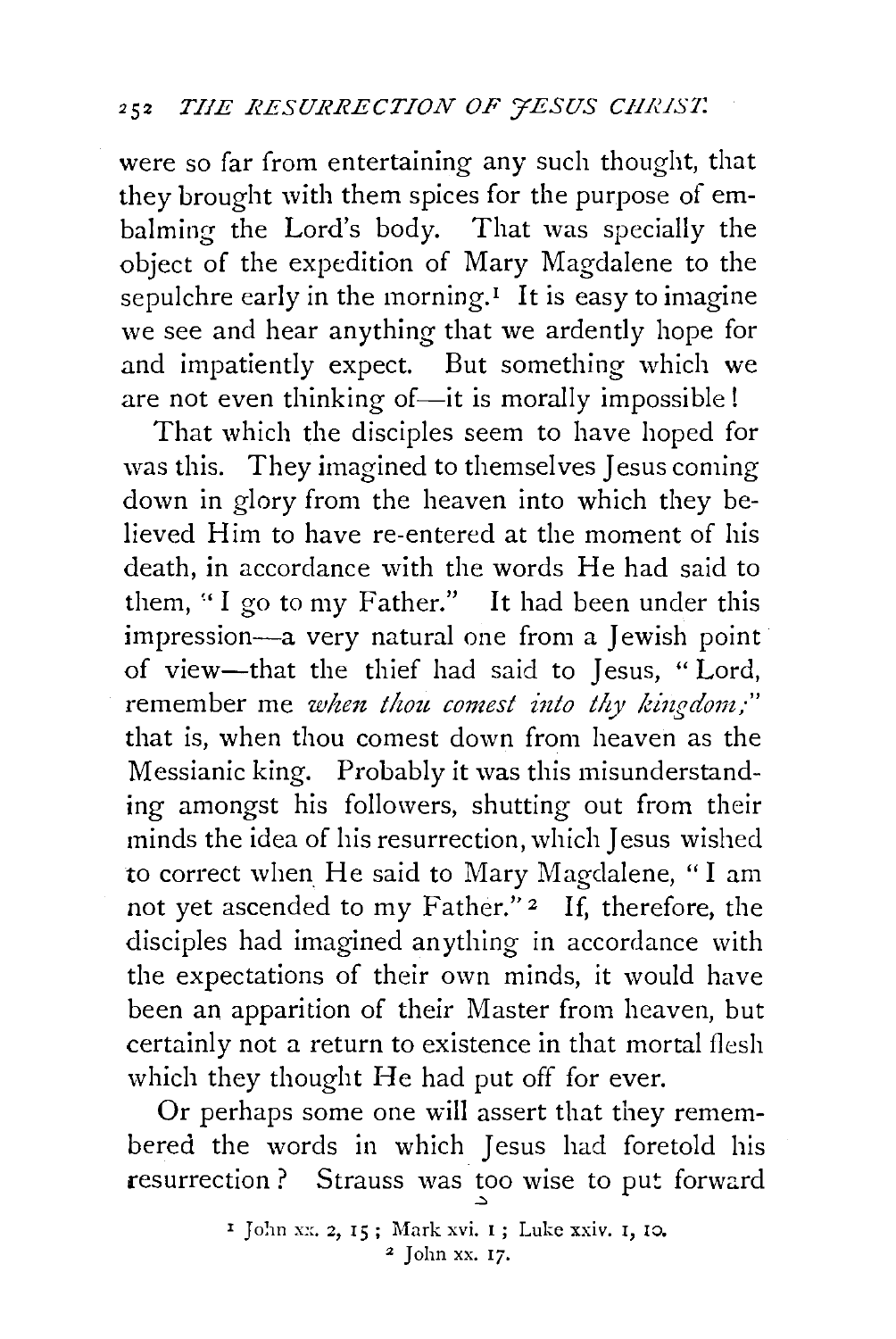anything of the sort. Such a confession would tell powerfully against rationalism.

In order to extricate themselves from this network of difficulties, two of the best philosophers of modern Germany, Weisse and Lotze, have acknowledged that we must indeed admit that something happened, but that this something may have been only an influence exercised by the spirit of Jesus, now returned into the kingdom of spirits, upon the spirits of the disciples, in order to give them the impression of the reality of his heavenly life, and to communicate to them the impulse which they needed in order to become propagators of his religion. This is, in other words, to substitute belief in ghosts for belief in the Resurrection. If we must choose between the two, our choice is, I think, made. If not, I would ask you to call to mind that this spirit of Jesus, which is thus said to have appeared to the spirits of his disciples, spoke, acted, ate and drank, in their presence, and with the special object of convincing them that He was not a mere spirit or ghost! Certainly this would be an instance of the trickery in which it is said spirits sometimes allow themselves.

And besides all this, we have not yet faced the greatest difficulty which besets the hypothesis of visions either imaginary or real, that is, the question, What became of the body of Jesus ?

There are in this case but two alternatives open to us. Either the body remained in the hands of the disciples, or it was given up to the Jews. In the former case it is clear that in proclaiming the resurrection of their Master while they had his corpse under their eyes, the disciples would have been guilty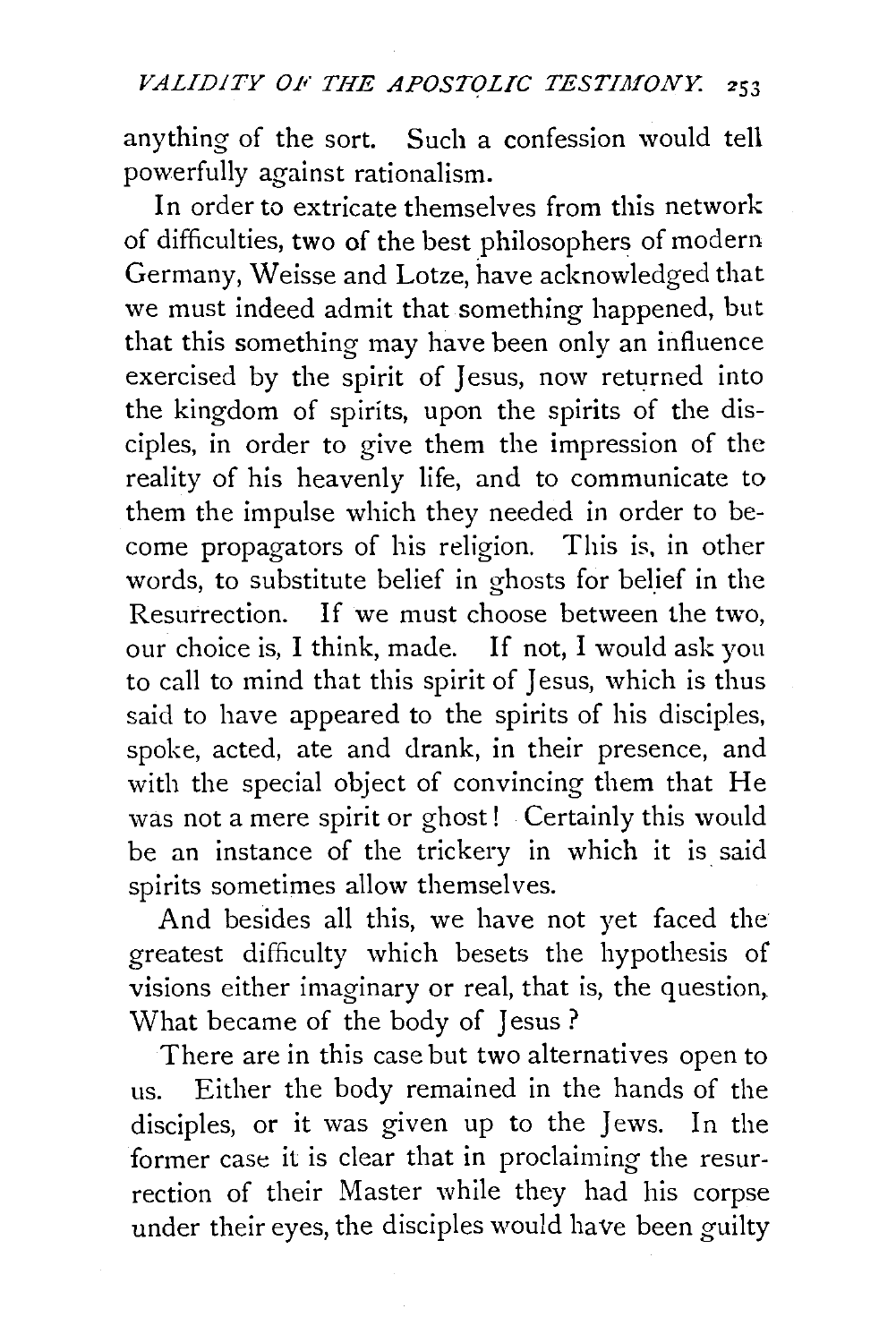of an intentional and deliberate imposture. Now this supposition has been acknowledged, as we have seen, by the leaders of modern rationalism, to be inadmissible. We must therefore turn to the latter alternative, and suppose that the body of Jesus remained in the hands of the Jews. Let us grant this for a moment. But in that case we ask, How did it happen that the Jews did not produce this conclusive evidence when the apostles began to proclaim the Resurrection in Jerusalem ? Why have recourse to the prison and the scourge to silence these pitiable madmen? A much more simple process may be adopted; there is the body: produce it! But no; they argue, they dispute, they imprison, they scourge; but nothing is shewn.

What answer do the adversaries of the Resurrection make to this ? Baur stammers out, " As to the fact of the Resurrection in itself, that lies," says he, "outside the circle of historical investigations." How? Outside historical investigation, that fact, which, if true, is the central one in the history of the world ! Strauss, the partner of Baur in pantheism, takes his colleague to task for that expression, and reproaches him justly with *eluding* in this manner the central point of the controversy.<sup>1</sup> And what does he say himself? He tells us of a corpse thrown by the Jews, after the execution, into the dust-heap, and >Of which it was impossible to recover the remains. But between the feast of the Passover and that of Pentecost, when the resurrection of Jesus was publicly proclaimed in Jerusalem by St. Peter and the Twelve, there had elapsed but a few weeks, and

<sup>1</sup> *Leben Jesu*, 1864, p. 288.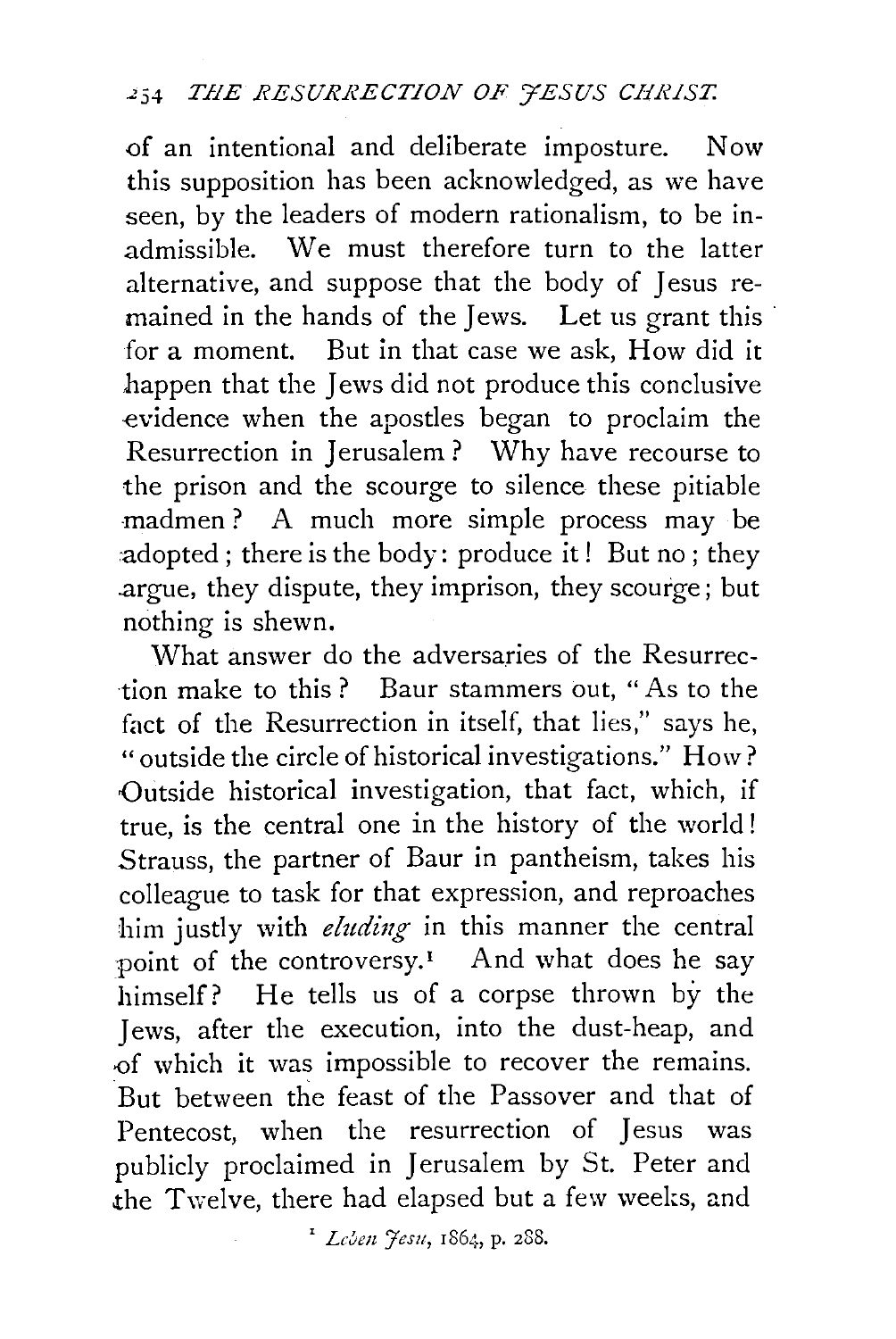in that interval a corpse would neither become lost nor unrecognizable.

But why speak of weeks having passed away? It was on the morning of the third day that, according to all the narratives, and the concordant testimony of St. Paul, the disciples were convinced of their Master's resurrection. Now if the body had been thrown into the dust-heap, the friends of Jesus would have been quickly delivered from their delusion by the sight of his body in that public place.

In thus reasoning, we have for the moment assumed that the body had been given up to the Jews. But that could not be. According to Roman law, the bodies of those who had been executed were given into the hands of those who claimed them. Now, unless our Gospel narratives are forgeries, it was Joseph of Arimathea, a disciple of Jesus, who availed himself .of this right, and who, having obtained the body of Jesus from the Roman governor, laid it in his own sepulchre. This account agrees with the fact that the women going to the sepulchre, did so with the object of embalming the body. They were sure therefore that it was at their disposal; which proves that it had remained in possession of the friends of Jesus. Besides, did not the Jews themselves, by the very fact that they accused the disciples of having stolen and concealed the body, confess in the clearest possible manner that it was not in their own hands ? '

Thus this body-this object so highly prized of the love of some and of the hatred of others--is not in the hands of any one! Friends and enemies alike seek for it and cannot find it. What, then, is become of it ? The only explanation of this mysterious dis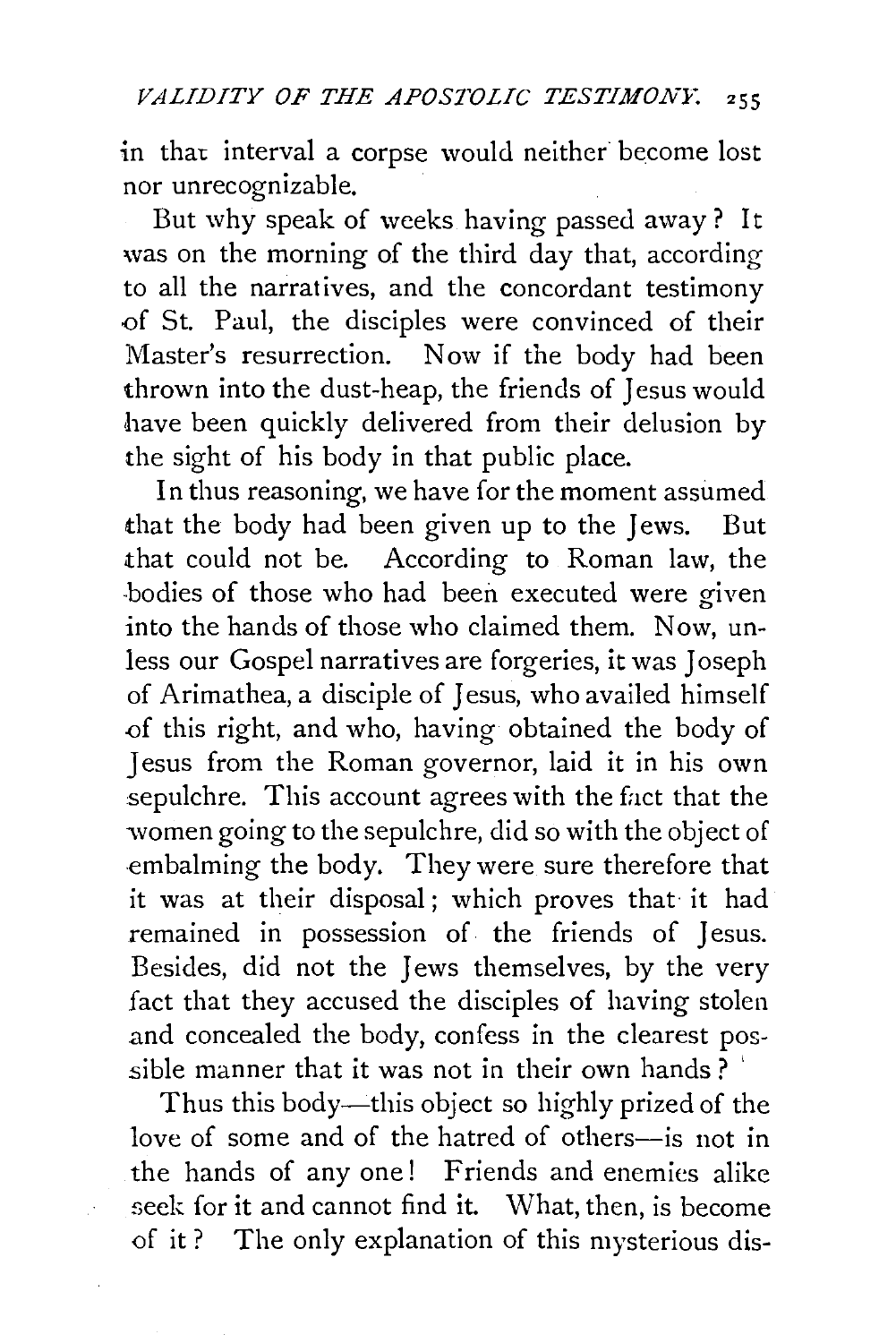appearance is its reappearance as the risen body of Jesus. <sup>1</sup>

The attempt, then, to explain the fact of the apostolic testimony by suppressing that of the Resurrection itself has not succeeded in any way. The apostles did not invent the story of the Resurrection ; their good faith has been acknowledged. They did not mistake one fact for another, confounding a mere awakening from trance with a resurrection; that also has been conceded. Lastly, they could not have been the dupes of their own imagination, fancying they saw and heard things which were really passing within themselves; the very nature of the appearances, the number and quality of the witnesses, the unaccountable disappearance of the body, exclude this third hypothesis. And with this the list of rationalistic expedients is exhausted.

What has been my object in this discussion of a character purely scientific? Has it been to afford a firm foundation for the faith of my readers in the resurrection of Jesus? By no means. Argument is not the foundation on which faith is built; the most that science can aspire to is to dissipate the doubts

<sup>1</sup> It has been asked of what nature was this risen body. Was it a material body like ours? If so, how could Jesus appear in a room with the doors closed? Was it a non-material body? How, in that case, could He cat, and allow Himself to be touched? In any case the fact of the Resurrection would not be compromised by the obscurity which surrounds the nature of the new body of Jesus. We are here in a region altogether beyond our experience. The whole state of Jesus was at that time one of transition. "I am not yet ascended," He says (John xx. 17),  $\ldots$  "but I ascend." His body was then in process of transformation. On the one hand it still partook of the nature of the first body; on the other, it already possessed in some degree the attributes of the spiritual body, that is to say, it was perfectly subject to the spirit, and dependent upon its will. The Ascension marked the close of this development.

ς